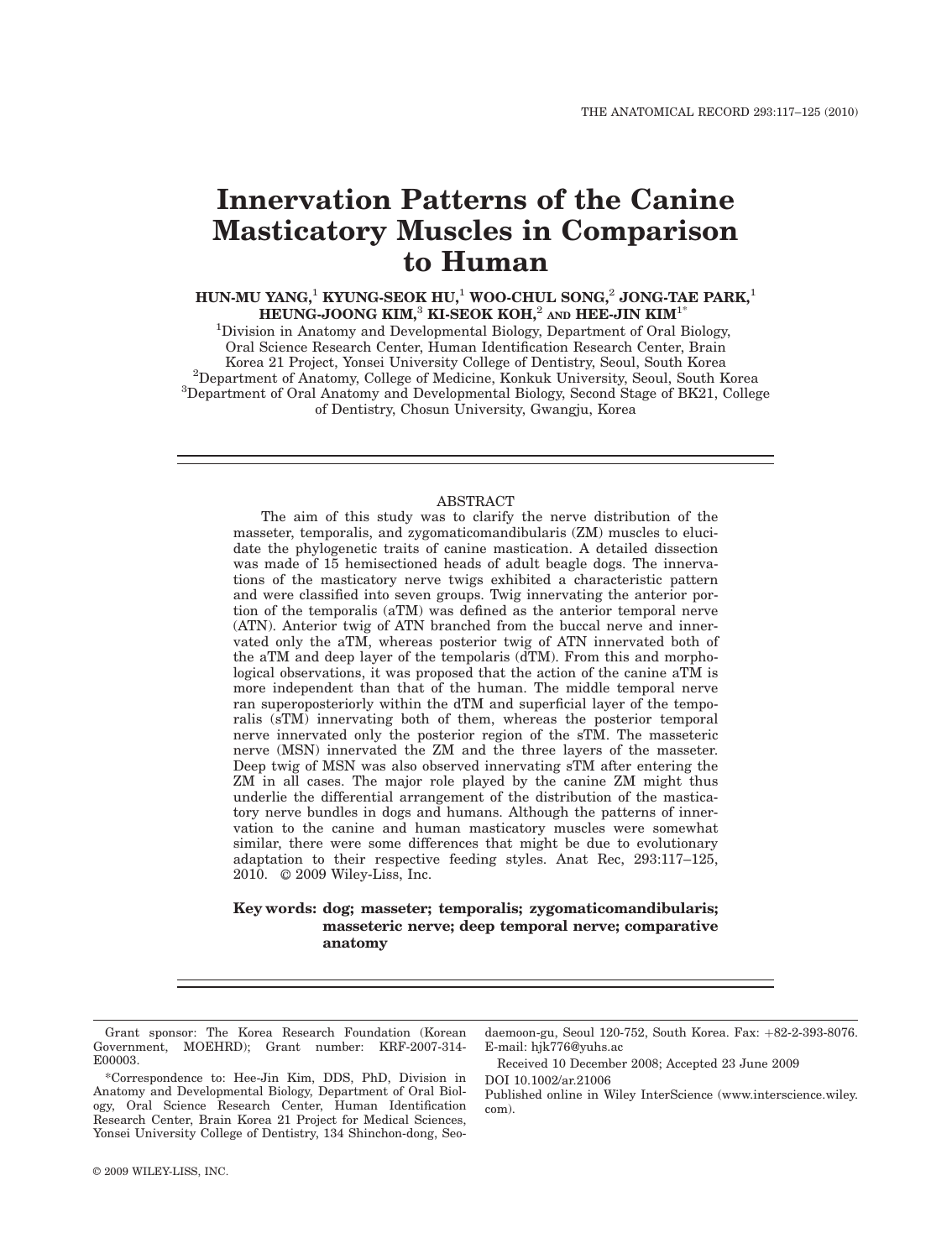The masticatory musculature of the tetrapods (adductor mandibulae) comprises the pterygoid, temporalis, zygomaticomandibularis (ZM), and masseter, which originate from the first pharyngeal arch and are supplied by the mandibular nerve (Kent and Carr, 2001; Budras et al., 2002; Sadler, 2006).

The masticatory muscles of various mammals have been compared according to their nerve supply by researchers at the German comparative anatomy school, such as Luter (1909, 1914) and Lubosch (1918, 1929, 1933). They researched the evolutionary pathways of fish, amphibians, and reptiles, but did not examine mammals (Tomo et al., 1993). Yoshikawa et al. (1961) and Schumacher (1961) classified the masseter of dogs by identification of the spatial relationship between the muscle bundles and tendons, but their method, which was based on morphology, was not particularly reliable. Tomo et al. (1993) studied the classification of the canine masticatory muscles based on their innervation pattern; however, they used only three dogs as specimens and compared their classification of the canine masticatory muscles with other studies of canine masticatory muscles, not with those of humans or other mammals.

Regarding other head and neck structures, there were many studies for elucidating the comparative traits of specific species with the human. Diogo et al.  $(2008)$  performed the comparative anatomical study from the modern fish to the human, in which they mainly focused on the transition from the nonmammalian tetrapods such as sarcopterygians to therian mammals, comprising modern humans. Tomo et al. (2002) used the buccinator muscles of the 12 adult cat specimens, and reported their buccinator muscle to be similar to human homologues in the aspects of anatomical traits such as facial nerve distribution, the presence of the modiolous, and the courses of the buccal nerve (BN) on the muscle. Dvorak (1976) performed the comparative study on the weight of the masticatory muscles, using apes, carnivores, herbivores, rodents, and human, and he concluded that the distinct strengthening was found in the digastric and lateral pteryogid muscles of the human. However, the masticatory muscle of the dog remains to be observed for the comparative study with humans.

Because dogs have a narrow skull and perform limited lateral movements, there might be some morphological differences between the masticatory muscles of these animals and humans, despite both belonging to the subclass Theria (Hilderbrand and Goslow, 2001), and both masticatory systems bearing common anatomical traits. For instance, the canine ZM is highly developed, whereas that of the human is only weakly developed (Hwang et al., 2005).

Various researchers such as Toldt (1905), Yoshikawa et al. (1961) and Schumacher (1961) classified the masseter and temporalis. Toldt (1905) reported that the masseter is divided into deep (M. masseter profundus) and superficial (M. masseter superficialis), and that the temporalis and ZM could each be regarded as having only a single part. Schumacher (1961) classified the masseter into six portions, each of which has an independent tendon and distinguished the suprazygomatic part (M. temporalis, pars suprazygomatica) of the temporalis from its main part. Tomo et al. (1993) classified the dog masticatory muscles into six layers and their innervating nerves into eight categories. The ZM was regarded as being part of the masseter (M. temporalis, pars zygomaticomandibularis) in their study. Like Tomo et al. (1993), Schumacher (1961) thought that the ZM was part of the masseter. Despite this lack of distinction of the canine ZM between studies, this muscle is found in many species of mammals.

About the ZM, Shimokawa et al. (2002) observed that the small muscle bundle that adjoins the lateral surface of the temporalis corresponds to the human ZM based on the dissections of eight hemifaces of Suncus murinus, having no zygomatic arch. The ZM of the great-gray kangaroo (Macropus giganteus) is innervated by the masseteric nerve (MSN) (Tomo et al., 2007).

Akita et al. (2000) studied the developmental formation of the masticatory muscles by observing the positional relationship between them and their innervating nerves. In their study, the muscle bundles of the temporalis were categorized into six groups, which were innervated by the anterior (ADTN), middle (MDTN), and posterior deep temporal nerves (PDTN). They reported that the ZM and masseter have the same origin and are innervated by the MSN, as is the case in the aforementioned mammals. Similar to the detailed classification of the temporalis muscle by Akita et al. (2000), Brunel et al. (2003) and Gaudy et al. (2000, 2001) mentioned the functional organization of each masticatory muscle. Brunel et al. (2003) reported the presence of the intramasseteric aponeuroses in the human adult by means of the magnetic resonance imaging and gave us suggestions to the subdivision topography of the masseter. Gaudy et al. (2000) confirmed three subdivision of the masseter by their cadaveric study. Gaudy et al. (2001) described the distinct anatomical portion in the middle of the temporalis muscle by the functional classification by electromyographic study.

Animals of the order carnivores have a high coronoid process and a horizontally oriented temporalis (Ström et al., 1988; Hilderbrand and Goslow, 2001), whereas the human temporalis is oriented almost vertically from the temporal fossa and the temporal fascia to the coronoid process. Ström et al. (1988) described that the canine temporal fossa was horizontally oriented, and that the dog had a backwardly curved retroarticular process, which was based on their 15 dissections of the dog. These differences are attributable to the mechanical behavior of the feeding style, for example, the hinge-like movement shown by dogs (Ström et al., 1988). It was proposed that for elevation of the jaw, the action of the posterior portion of the canine horizontally oriented temporalis is more important than that of the anterior portion of the temporalis (aTM). The anteromedial bundle of the human temporalis originates from the infratemporal crest of the sphenoid bone and inserts into the anterior margin of the condylar process, with an extension to the retromolar region (Akita et al., 2000). The anteromedial bundle of the human temporalis is innervated by the ADTN, which is a branch of the BN. Because homologous twigs from the BN innervate the anterior deep region of the canine temporalis, which is attached to the anterior surface of the canine high-positioned coronoid process, the corresponding canine bundle is located in a more unfavorable position with regard to taking leverage of mastication than the human homolog (Tomo et al., 1993).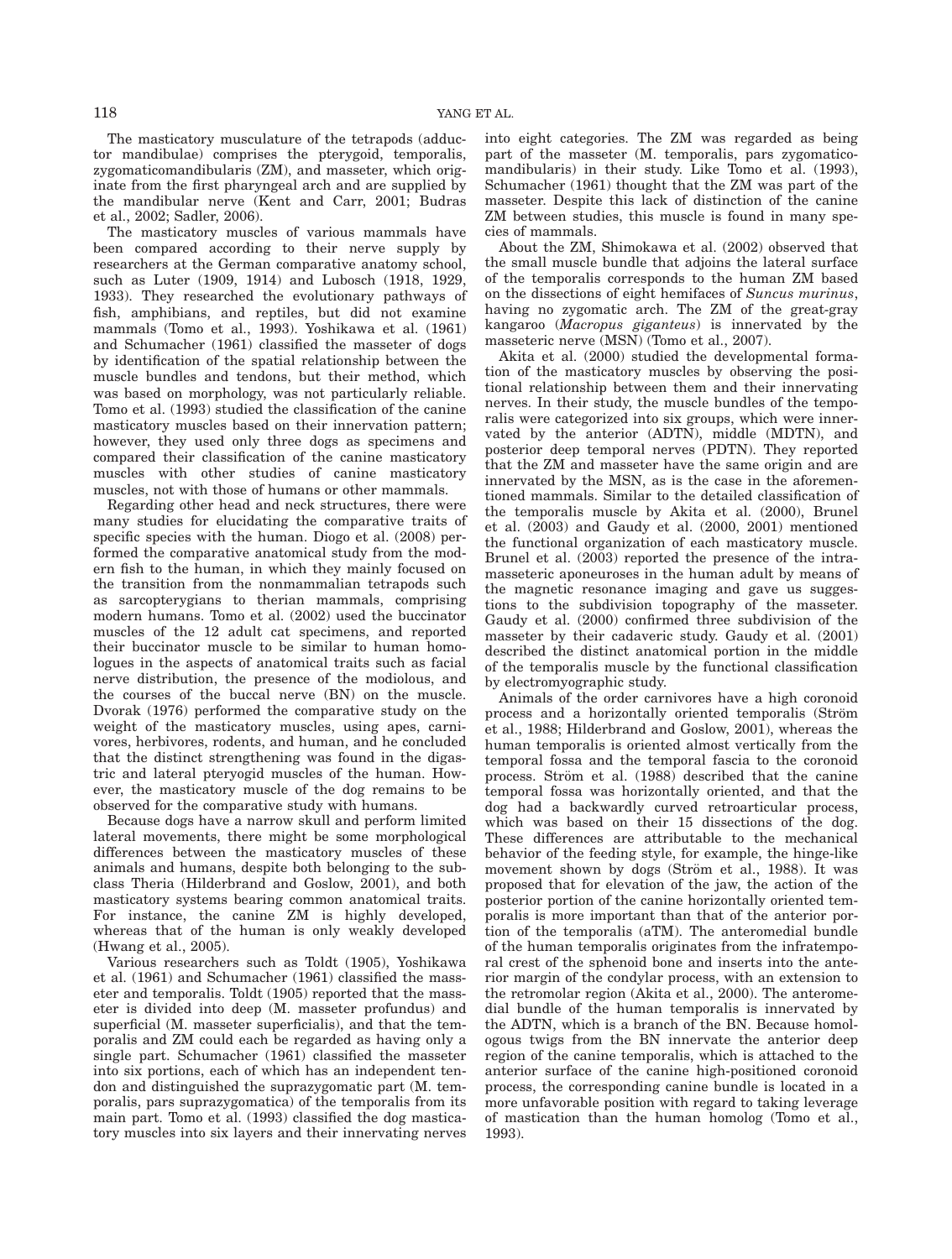Therefore, it is important that the topographic and functional relationships between the respective innervations of the canine temporalis, masseter, and ZM are established, so that the phylogenetic traits of canine mastication when compared with human mastication can be established.

The aims of this study were to collect reliable data regarding the nerve distribution of the canine jaw elevator masticatory muscles (i.e., the temporalis, masseter, and ZM), and to compare them with the equivalent human masticatory muscles.

## MATERIALS AND METHODS Preparation for Gross Observations

Fifteen hemisectioned heads of adult beagle dogs (average age  $\sim 20$  months) were used for this study. To examine the nerve distribution of the temporalis, masseter, and ZM, the specimens were decalcified and the bony elements except for the mandible were removed en bloc. Before dissection, the dog hemifaces were decalcified by means of 40 L of decalcification solution for 4–7 days. The decalcification solution was composed of 7 g of aluminum chloride hexahydrate  $(Al_2Cl_36H_2O)$ , 8.5 mL of 30% hydrochloric acid, and 5 mL of 100% formic acid, which was diluted to 100 mL with distilled water. For neutralization, the specimens were treated in a neutralization solution (5 g of sodium sulfate in 100 mL of distilled water) for 2–3 days.

For the first dissection, we removed the medial pterygoid muscles and detected the trigeminal ganglion. The twigs innervating each masticatory muscles were preserved. After the detection of the BN and its ramified twigs for the aTM muscle, the remaining bony structure, which was located anterior to the temporalis muscle, was removed. And then, the innervation patterns to the temporalis muscle were observed from the medial side, and the loop of the MSN was examined (Figs. 1, 2). The bony element that bones the mandibular condyle was removed. To observe the musculatures and their innervations on the lateral side, we removed the zygomatic arch. The branches of mandibular nerve were conserved following the detection of a trigeminal ganglion and mandibular nerve trunk before removal of the bony tissue. After removal of the bony elements, the courses and innervating patterns of the branches of the mandibular nerve to the three muscles were examined.

## Classification of the Muscles and Nerve Branch Groups

Classification of the temporalis, masseter, and ZM was performed by their morphological appearance. The aTM was defined as the temporalis portion for which the insertion was attached to the superoanterior part of the medial side of the coronoid process. The belly of the aTM was distinct from the deep layer of the temporalis muscle (dTM) at its posterior border of the insertion. Anteriorly, the tendon of the aTM was separated from the superficial layer of the temporalis (sTM) (Fig. 1). The sTM and dTM were separated by the thick fascia (Fig. 2). The ZM was laid between the sTM and the dMS. The distributing pattern into the ZM was different from the temporalis muscle; the ZM was innervated by the twigs



Fig. 1. Nerve twigs innervating the temporalis muscle (aATN, pATN, and aMTN). All branches supplying the temporalis muscle arose from mandibular nerve  $(V_3)$ . A: aATN supplies twigs to the anterior portion of temporalis muscle (aTM). All aATN twigs arose from the buccal nerve (BN). There was an aATN twig that ascended vertically within the AT. pATN supplied the deep layer of temporalis muscles (dTM). The tendon of the superior layer of the temporalis muscle (sTM) was clearly separate from the tendon of the aTM. B: pATN twigs innervated both the aTM (\*) and the dTM (\*\*). aMTN gave off twigs to the dTM as it proceeded superoposteriorly. It penetrated the dTM and terminated in the sTM (\*\*\*). Part of the dTM was removed to reveal the distributions of pATN and aMTN. The sTM was revealed by removing the superior part of the dTM. Both specimens shown were hemifaces of the left side. DTA, branch of deep temporal artery.

from the masseteric branches (Fig. 3). Additionally, the inserting tendon of TM was distinct from the masseter muscle (Fig. 4). The masseter was also divided into the sMS, intermediate (iMS), and deep (dMS) layers, which were distinguished by distinct fascias and independent tendons (Fig. 4). The seven partitions of the three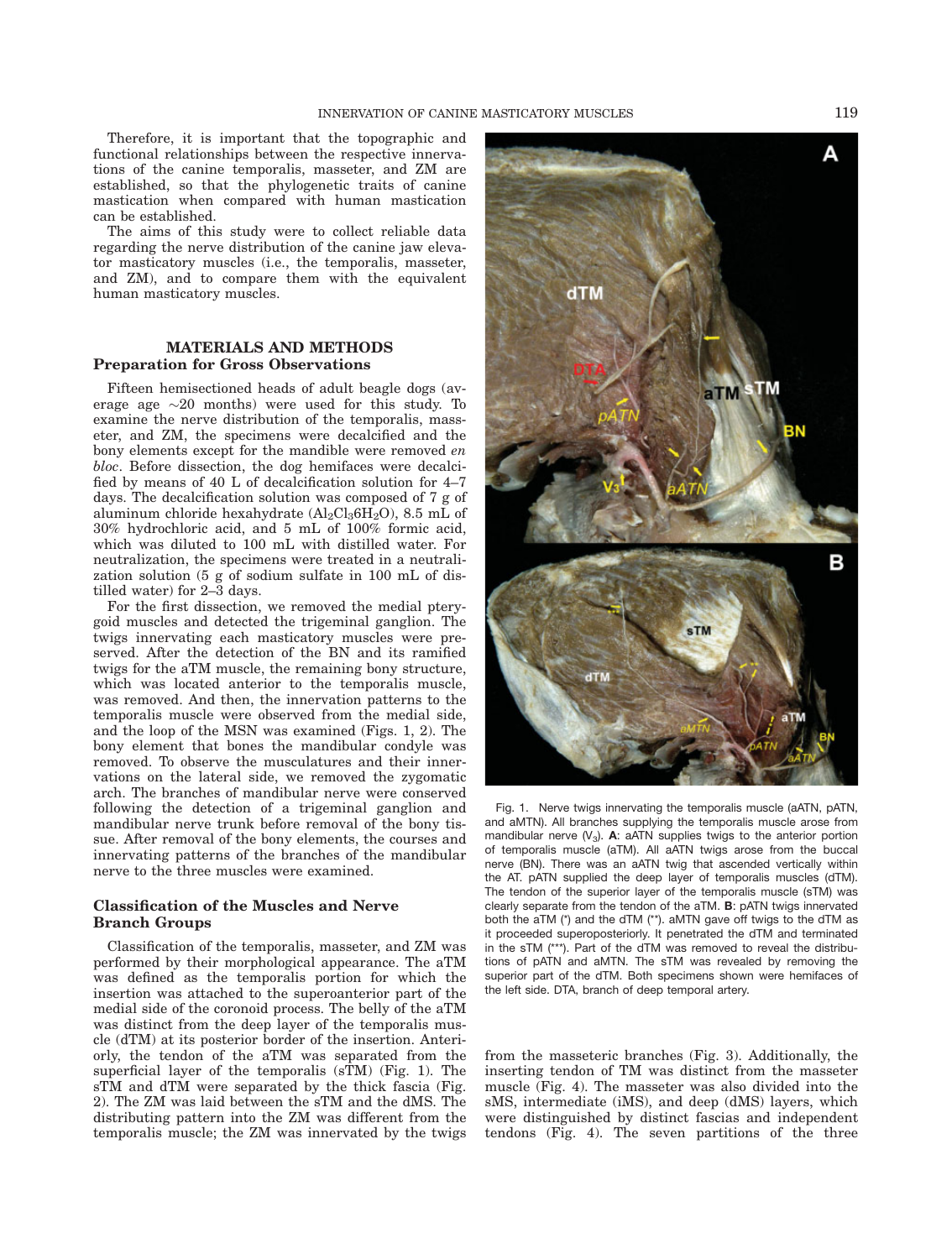

Fig. 2. Nerve twigs innervating the temporalis muscle (pATN, aMTN, pMTN, and PTN). A: aMTN, pMTN, and PTN twigs supplying the superficial layer of the temporalis muscle (sTM). aMTN twigs penetrated the deep layer of the temporalis muscle (dTM) and terminated at the sTM. The sTM had a separate tendon that was distinct from the insertion of the dTM. pMTN ran superoposteriorly between the dTM and the sTM. The main trunk turned around the coronoid process of the mandible (Co) after giving off a PTN twig to the posterior area of the sTM. B: Posterior view of the masticatory nerve. aMTN entered the dTM and pMTN passed between the sTM and dTM before looping around the coronoid process, PTN arose from the main trunk and inserted into the sTM, near to its inferior margin. The remaining main trunk of the masticatory nerve after giving off PTN was defined as the masseteric nerve (MSN), which comprised dMSN and sMSN. The specimen in A was a right hemiface and the specimen in B was a left hemiface. Cd, condylar process; aTM, anterior portion of the temporalis muscle.

muscles were thus established for subsequent observation of the innervation of the masticatory muscles.

Groups of the mandibular nerve branches innervating the seven partitions were classified into seven groups, and named serially according to their distributions as follows:

1. aATN (anterior twigs of anterior temporal nerve): Nerve twigs branched from BN and innervating the aTM (Fig. 1A).



Fig. 3. The zygomaticomandibularis muscle (ZM) and its nerve supply. A: The ZM was located between the temporalis muscle (TM) and the masseter muscle (MS). After looping around the coronoid process, the masticatory nerve trunk was divided into dMSN and sMSN. dMSN twigs innervated the ZM and sMSN inserted into the MS. B: dMSN twigs innervating the ZM. Some of these (\*) proceeded superiorly and terminated in the superficial layer of the TM (sTM). Both specimens shown were right hemifaces.

- 2. pATN (posterior twigs of anterior temporal nerve): Nerve twigs branched from main trunk of masticatory nerve and innervating the aTM and sTM (Fig. 1A).
- 3. aMTN (anterior twigs of middle temporal nerve): Nerve twigs innervating the dTM and sTM, after approaching from the medial side and directly inserting into the dTM (Fig. 1B).
- 4. pMTN (posterior twigs of middle temporal nerve): Nerve twigs traveling within the fascia between the dTM and sTM (Fig. 2A), after directly inserting the gap between them (Fig. 2B).
- 5. PTN (posterior temporal nerve): Nerve twigs inserting into the temporalis from its posterior side and then innervating the sTM (Fig. 2B).
- 6. dMSN (deep twigs of masseteric nerve): Nerve twigs innervating the ZM (Fig. 3).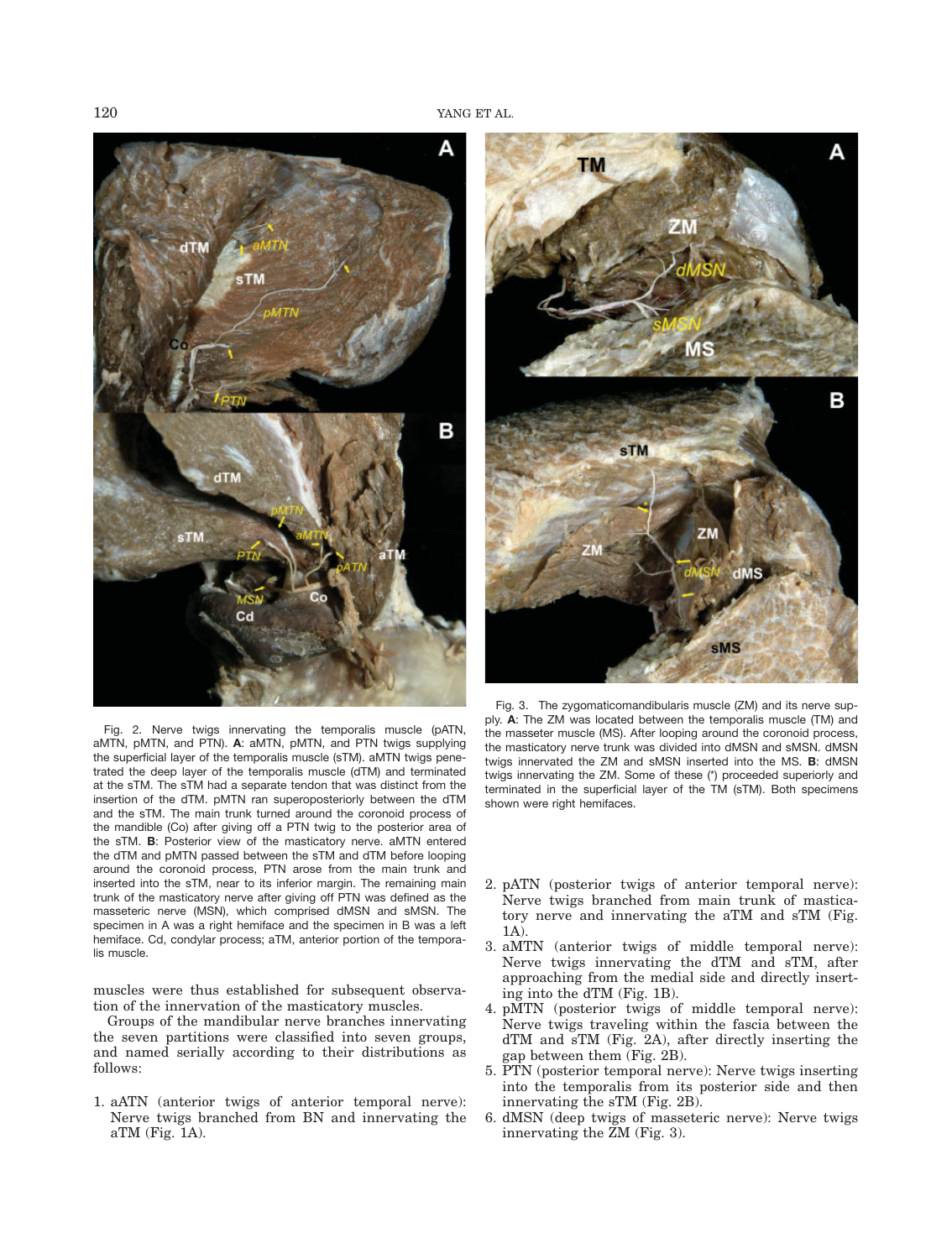

Fig. 4. Three layers of the masseter muscle and its nerve distribution. The three layers of the masseter and zygomaticomandibularis muscle (ZM) were clearly distinct from each other. A: sMSN passed between the ZM and the deep layer of the masseter (dMS). The posterior area of the intermediate layer of the masseter (iMS) was removed to reveal the superficial layer of the masseter (sMS). B: After entering the masseter, sMSN traveled inferoanteriorly, supplying the three layers of the masseter. Part of the iMS was removed to show the nerve distribution. A dMSN twig innervated the sMS after penetrating the ZM. The specimen in A was a left hemiface and the specimen in B was a right hemiface.

7. sMSN (superficial twigs of masseteric nerve): Nerve twigs innervating the masseter (Figs. 3A, 4).

#### RESULTS

The nerve trunk, which gave off twigs innervating the temporalis, masseter, and ZM, was collectively termed the masticatory nerve in this study. The main trunk of the masticatory nerve was arising from the mandibular nerve  $(V_3)$  and proceeded anterolaterally, passing the posterior margin of the lateral pterygoid muscle (LPt). However, some of the twigs that innervated the aTM in

particular were branches from either the masticatory nerve or the BN (Fig. 1B). The nerve trunk of the masticatory nerve traveled posteriorly, innervating the aTM, dTM, and sTM. The nerve trunk turned around the coronoid process and proceeded between the ZM and the dTM (Fig. 2B), and finally penetrated the three layers of the masseter (Fig. 4). The twigs of the masticatory nerve were categorized into seven groups according to their course and distribution. The innervation patterns of the masticatory nerve twigs of all 15 specimens were almost the same.

## Nerve Twigs to the Anterior Portion of the Temporalis

ATN originated from both the BN and the main trunk of the masticatory nerve. The set of twigs arising from the BN was named aATN (Fig. 1) and were found in all 15 specimens. aATN twigs entered the aTM inferiorly and then ascended vertically. aATN did not supply the sTM or the dTM. pATN twigs arose from the main trunk of the masticatory nerve and innervated the aTM (Fig. 1B). These nerves were found in 11 of the 14 specimens (78.6%). Unlike aATN, the pATN twigs supplied both the dTM and the aTM. Some of the pATN twigs supplied the lower region of the aTM as they traveled anteriorly (Fig. 1B). The remaining pATN twigs innervated the dTM as they proceeded superiorly (Fig. 1B).

## Nerve Twigs Supplying the Superficial and Deep Layer of the Temporalis

The aMTN bundle, which comprised those twigs that inserted directly into the dTM after approaching from the medial side, was found in 9 of the 11 specimens (81.2%, Fig. 1B). aMTN twigs ran superoposteriorly within the dTM. All aMTN twigs entered at the posterosuperior area of the dTM and terminated in the sTM (Fig. 1B). After approaching the inferior side of the temporalis, pMTN twigs (Fig. 2) traveled between the dTM and sTM. These twigs were observed in all cases of the observed 14 specimens. Like aMTN, the pMTN twigs ran superoposteriorly and supplied both the dTM and the sTM.

After the main trunk of the masticatory nerve had given off aATN, pATN, aMTN, and pMTN, it entered the mandibular notch. Before entering the mandibular notch, the main trunk supplied branches to the posterior portion of the sTM near to its inferior margin (Fig. 2). These branches formed the PTN bundle, which was found in all cases of the observed 13 specimens. PTN did not supply the dTM (Fig. 2B).

#### The Masseteric Nerve and Its Innervation of the Zygomaticomandibularis and Masseter

After passing the mandibular notch and turning around the coronoid process, the main trunk of the masticatory nerve reached the lateral side of the mandible. The remaining trunk of the masticatory nerve was known as the MSN, which was divided into the dMSN and sMSN bundles; these innervated the ZM and masseter (Fig. 3A). dMSN supplying the ZM was observed in all cases of the observed 13 specimens. In all cases, there were twigs that ran upward within the ZM ultimately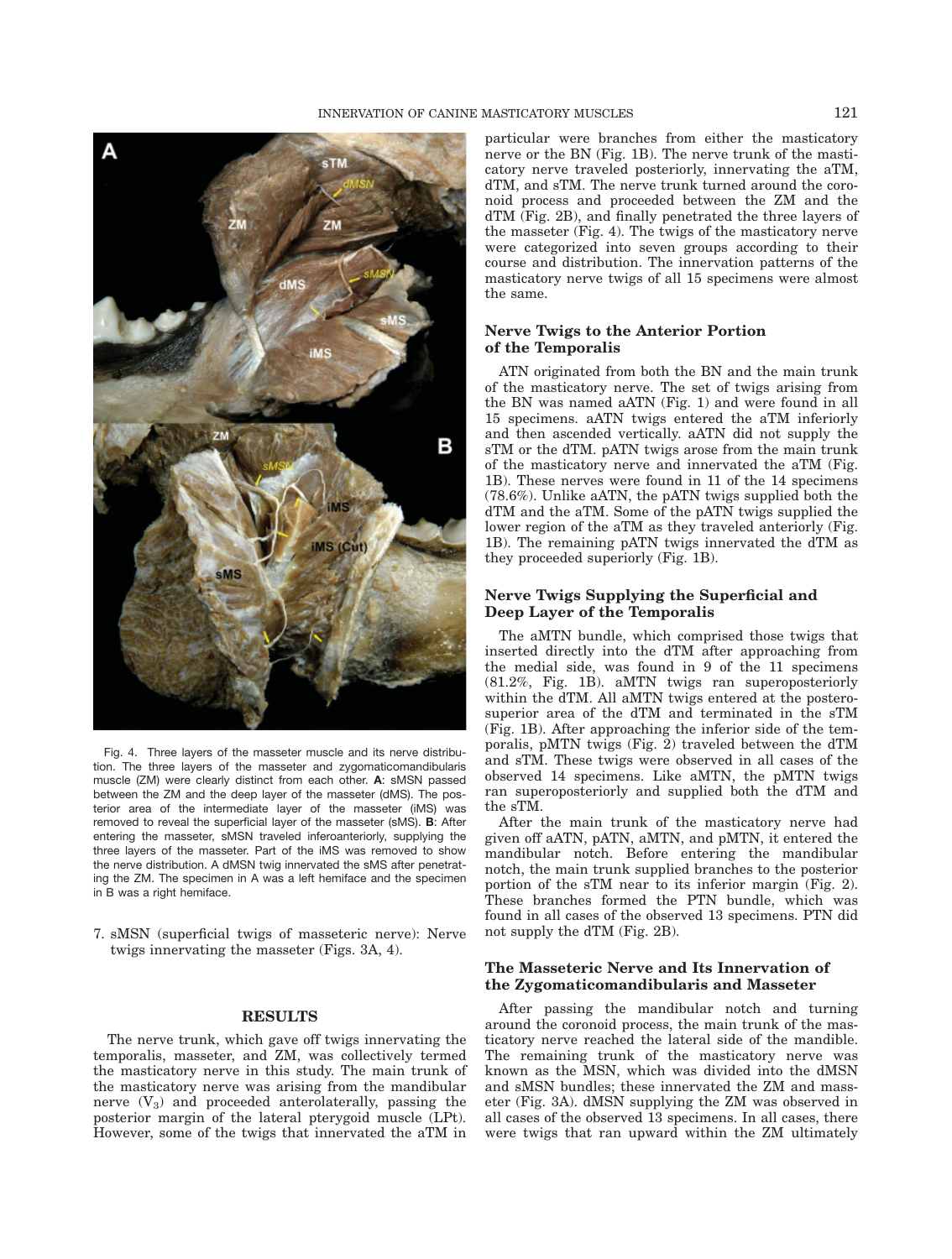#### 122 YANG ET AL.

| Human                                                              | Dog                                                       |                                                                                                                                                                                        |
|--------------------------------------------------------------------|-----------------------------------------------------------|----------------------------------------------------------------------------------------------------------------------------------------------------------------------------------------|
| Akita et al. (2000)                                                | Tomo et al. (1993)                                        | Yang et al. $(2009, \text{this study})$                                                                                                                                                |
| Anterior deep temporal n. (ADTN)<br>Middle deep temporal n. (MDTN) | Anterior temporal n. (ATN)<br>Posterior temporal n. (PTN) | Anterior br. of anterior temporal n. (aATN)<br>Posterior br. of anterior temporal n. (pATN)<br>Anterior br. of middle temporal n. (aMTN)<br>Posterior br. of middle temporal n. (pMTN) |
| Posterior deep temporal n. (PDTN)<br>Masseteric n. (MS)            | Superficial temporal n. (STN)<br>Masseteric n. (MS)       | Posterior temporal n. (PTN)<br>Deep br. of masseteric n. (dMSN)<br>Superficial br. of masseteric n. (sMSN)                                                                             |

TABLE 1. Classification and terminology of the nerves innervating to tempolaris, zygomaticomandibularis, and masseter in humans and dogs

n., nerve; br., branch.

reaching the sTM (Fig. 3B). The remaining twigs from dMSN innervated the ZM (Fig. 3B). sMSN, the terminal branch of the masticatory nerve, was terminated by innervating the masseter in all cases. sMSN traveled between the ZM and the dMS (Fig. 4A) and supplied branches to the three layers of the masseter, running inferoanteriorly (Fig. 4B).

#### DISCUSSION

The finding of a characteristic distribution of nerves to the ZM, temporalis, and masseter provided evidence for phylogenetic traits that were specific to canine mastication.

## Comparison of the Present Results with the Previous Studies of the Dog

The existence of species-specific innervation traits might be elucidated by making a comparison between the respective innervation patterns of, for example, human and canine masticatory muscles (Table 1). However, few studies have classified the canine masticatory muscles according to their innervation patterns. To the author's knowledge, the only such classification has been performed by Tomo et al. (1993), and hence the results of this study were compared with that classification. They reported that the ATN divides into an anterior branch, which supplies both the aTM and the dTM, and a posterior branch, which travels near the LPt. They also reported that the ATN is a branch of the BN and does not communicate with the posterior temporal nerve (PTN). They regarded the portion innervated by the ATN as the anterior deep temporalis. Because in this study, aATN was identical to the ATN, as evidenced by the finding that it arises from the BN, the anterior deep temporalis of Tomo et al. (1993) corresponded to part of the aTM in our study. From the morphological point of view, the areas of muscle innervated by aATN were not clearly demarcated from those supplied by pATN, and hence the muscular bundles innervated by aATN and pATN appear to act as a singular vectorial force (Fig. 1).

Additionally, Tomo et al. (1993) classified the masseter into two layers, whereas we classified it into three; however, there was no significant difference in the nerve distributions between their study and ours.

## Comparison Between Dog and Human Masticatory Muscles

With regard to the case in humans, the correspondence between dog and human in the masticatory nerve and masseteric muscles area was found (Fig. 5). The canine aATN, which was defined as the twigs ramified from the BN, corresponded to the human ADTN innervating the AM, anterior portion of the main part of temporalis (TM), and anterolateral temporal bundle (AL). The canine PTN was branched from the MSN and distributed to the posterior region of the sTM, and the human PDTN gave off the twigs into the posterior part of the TM and distotemporal bundle (DT). And hence the canine PTN might innervate to the canine DT homologue. The bundles, which were distributed by canine pATN, aMTN, and pMTN, were not exactly examined in this study. Thus, we do not know a detailed area of the canine homologues that corresponded to human midmedial temporalis bundle (MM) and mid-lateral temporal bundle (ML). Although the detailed examination of the distributing patterns to the tiny bundles is absent, we assumed that the canine aMTN or dMSN was innervating to the ML homologue because the superficial part of the sTM was innervated by the twig of the dMSN, and the aMTN was reaching the most superficial layer. Regarding the topographic arrangement of the canine aMTN, in which aMTN approached the dTM from the medial side, the canine MM homologue might be innervated by the aMTN. A more accurate observation of the detail muscle bundle of the masseteric muscles would be needed to elucidate the homologue between the dog and human.

The canine pATN-innervated area is located more anteriorly than the human MDTN-innervated area, and the area of aTM supplied by pATN in the dog is distinct from that supplying the sTM, whereas the ADTN- and MDTN-innervated areas in the human are not distinct (Fig. 1B). The vectorial directions of the human and dog temporalis were reflected by these findings. The more horizontally positioned canine temporalis was attached to the posterior portion of the coronoid process; therefore, the ability to distinguish between the horizontal and vertical parts might be more appropriate with regard to their mechanics. However, it seems that their embryonic origin does not concur with the functional and morphological findings.

A nerve connection between the zygomaticomandibular part of the masseter and temporalis was found in the study of Tomo et al. (1993), and dMSN twigs penetrating the ZM and reaching the sTM were observed in this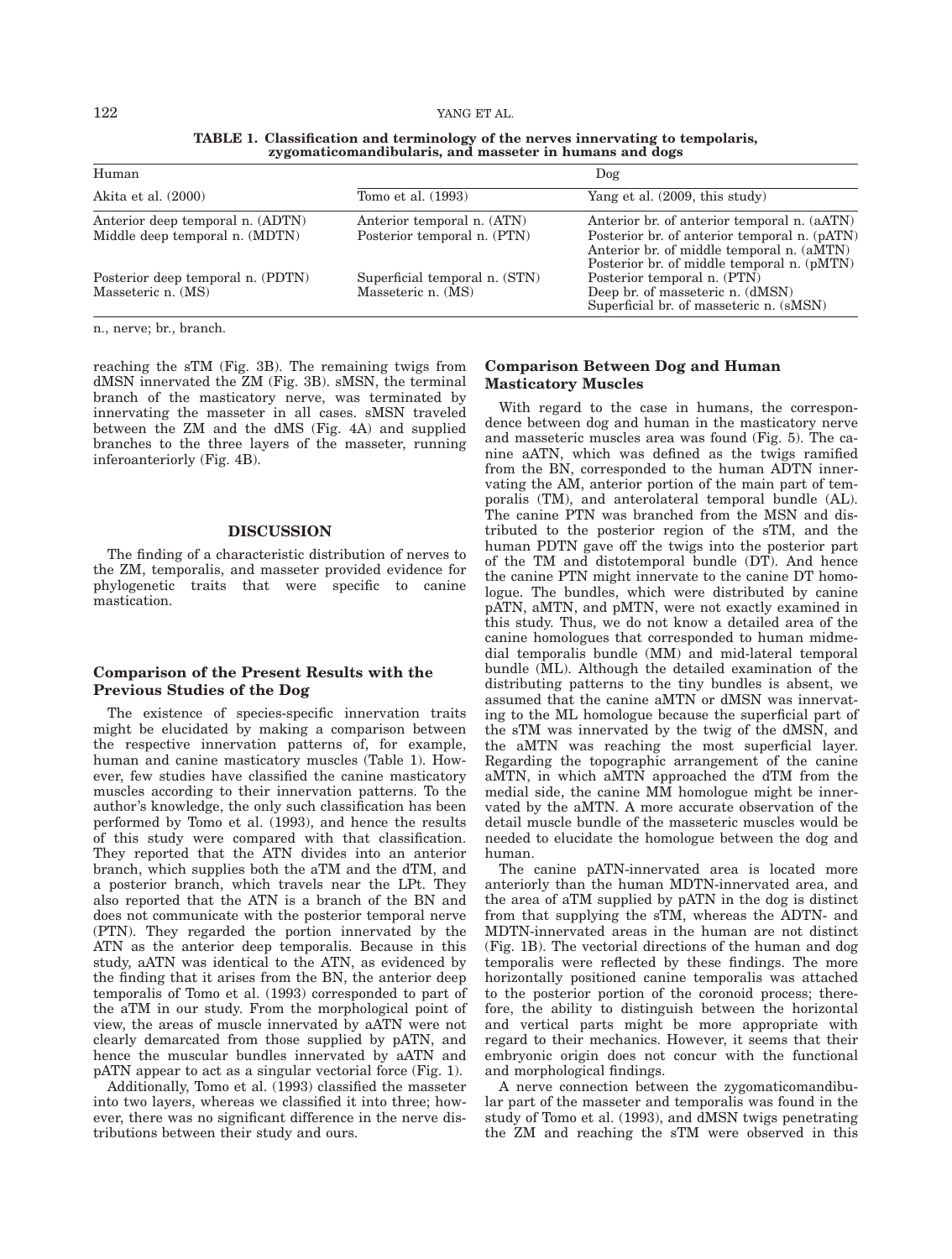

Fig. 5. Comparison of the innervation patterns of canine masticatory muscles with the human deep temporal nerves classified by Akita et al. (2000). A: Innervation patterns of human masticatory muscle. B: Innervation patterns of canine masticatory muscles in this study. V3, mandibular nerve; bu, buccal nerve; ms, masseteric nerve; ADTN, MDTN, and PDTN, anterior, middle, and posterior deep temporal nerve; aATN and pATN, anterior and posterior twigs of anterior temporal nerve; aMTN and pMTN, anterior and posterior twigs of middle temporal nerve; PTN, posterior temporal nerve; sMSN and dMSN, superficial and deep masseteric nerve; AL, anterolateral temporalis bundle; AM, anteromedial temporalis bundle; DT, distotemporalis bundle; ML, midlateral temporalis bundle; MM, midmedial temporalis bundle; TM, main part of temporalis; MS, masseter; ZM, zygomaticomandibularis; aTM, anterior portion of the temporal muscle; sTM, superior layer of the temporal muscle; dTM, deep layer of the temporal muscle.

study. Akita et al. (2000) did not report such a connection between the ZM and temporalis.

## Nomenclature of the Dog and Human Masticatory Muscles

The distribution of the canine PTN in the study of Tomo et al. (1993) is similar to that of pATN, aMTN, pMTN, and PTN in our study, and the innervation pat-

tern of the human MDTN in the study of Akita et al. (2000) is homologous to that of pATN, aMTN, and pMTN in our study (Table 1, Fig. 5). Like aMTN, pMTN, and PTN in this study, the PTN in the study of Tome et al. (1993) proceeds superoposteriorly (Figs. 1B, 2A). The canine PTN seems to be homologous to the human PDTN, and hence the distotemporal temporalis bundle of the human temporalis (Akita et al., 2000) is homologous to the posterior portion of the canine sTM (Fig. 5). In the study of Tomo et al. (1993), the layer of the temporalis that was shown to be attached to the lateral side of coronoid process was innervated by the superficial temporal nerve (STN); PTN of this study is thus identical to the STN.

## Pattern of Distribution of the Masseteric Nerve to the Well-Developed Zygomaticomandicularis

The ZM of mammals is a powerful masticatory muscle that functions as a coordinator of the temporalis and masseter. However, in humans it has become less powerful or even rudimentary (Hwang et al., 2005). Tomo et al. (1993) thought that the canine ZM was not an independent muscle, that it was in fact part of the masseter. However, we found that the ZM was independent and existed as a massive and fan-shaped muscle located between the sTM and the dMS (Fig. 3B). A tendon of the ZM was attached to the lateral side of the mandible near the mandibular angle (Fig. 4A). The direction of force exerted by the action of the ZM was anterosuperior, and so one would expect the ZM to perform the significant action of rotating the mandible about an axis that might be located at the temporomandibular joint.

In all cases, the twigs that innervate the ZM were branches from the nerve trunk that enters the masseter after turning around the coronoid process. It has been reported that in humans both the masseter and the ZM were innervated by the MSN (Shimokawa et al., 1999), and both were derived from the posterior area of the common anlage of the masticatory muscles (Edgeworth, 1914). It was reported that the MSN innervated both the masseter and ZM of S. murinus (Shimokawa et al., 2002). Tomo et al. (1993) pointed out that the zygomaticomandibular part of the masseter was supplied by the MSN in the dog. In studies of the great-gray kangaroos (M. giganteus), it was proposed that these two muscles are also supplied by the same MSN (Tomo et al., 2007). Similarly, Liu et al. (2004) observed 25 miniature pigs and reported that their ZM and masseter were innervated by same MSN.

Most researchers agree that the mammalian ZM and masseter have a common developmental origin. However, the nervous connection between the temporalis and ZM has not been clear in the human (Akita et al., 2000). On the other hand, in dogs, there are twigs that pass through the ZM and terminate by innervating the sTM. Hence, there is a more intimate relationship between the temporalis and the ZM in dogs. Considering the significant action of the canine ZM, this close relationship with the temporalis suggests that a portion of the anlage of the ZM formed a small area of the sTM. The fact that the canine ZM plays a more important role—especially, passive contralateral excursion for the repositioning mandible after lateral movement—in mastication than does its human counterpart implies the occurrence of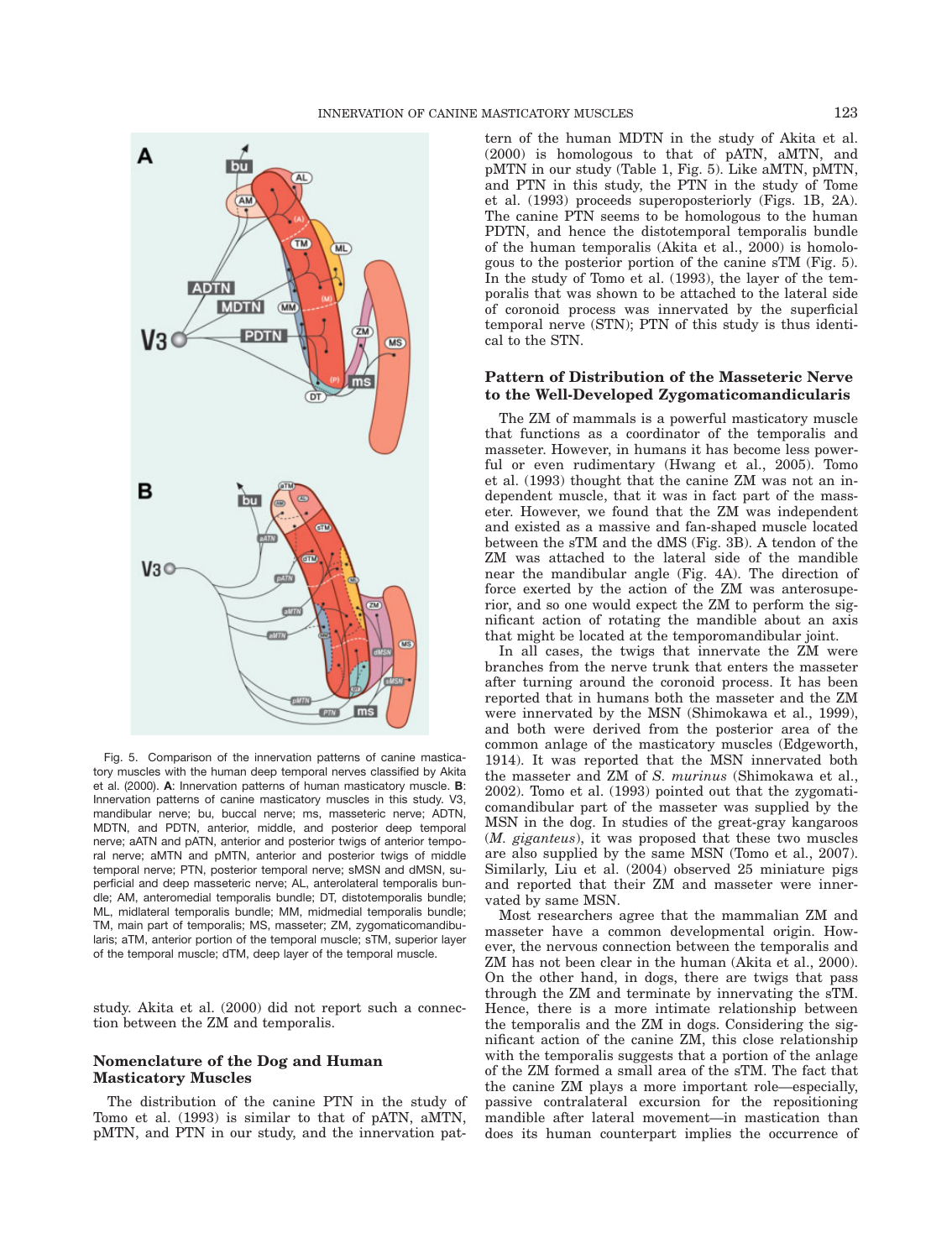evolutionary adaptation of the masticatory muscle bundle in these animals, leading to the observed differences.

# Independent Innervations of Twigs Arising From the Buccal Nerve to the Anterior Portion of the Temporalis: Mechanics of Jaw Movement

There have been several studies regarding the relationship between the human LPt and the temporalis from the view of development. The human LPt is dominantly engaged in the lateral movement of the jaw, but the canine LPt is poorly developed despite the lateral movement of the jaw dogs are able achieve (Ström et al., 1988; Akita et al., 2000; Kim et al., 2003; Kwak et al., 2003). Ström et al. (1988) described the temporalis as the largest masticatory muscle, and in one textbook the temporalis of the carnivores was reported to be a dominant elevator (Hilderbrand and Goslow, 2001).

In this study, the muscle fibers of the aTM were oriented vertically. Tomo et al. (1993) reported that the anterior deep part of the temporalis was supplied by the ATN in dog. Similar innervation patterns of the aTM were observed in our study. Shimokawa et al. (1998) reported the presence of partitioned muscle bundles in the human temporalis, and Akita et al. (2000) observed six muscle bundle groups within the temporalis in their human cadaveric studies. The canine aTM in this study appears to be homologue of the human AM and the anterior part of the midmedial temporalis bundle, as described in the study of Akita et al. (2000). The ADTN, which innervated the aTM and the AM in humans, arose from the BN (Akita et al., 2000), and aATN, which we found supplied the canine AT in this study, also arose from the BN. pATN also innervates the aTM, and both aATN and pATN seem to be homologous to the human ADTN. However, the observation in this study that aATN does not supply the sTM and dTM demonstrates that the aTM has an independent nerve distribution. Together with the observation of separate insertion and a distinct horizontal orientation of the muscle bundles, this finding is considered as evidence supporting the hypothesis that the aTM could perform a more independent action in dogs.

Mechanically, the canine temporalis provides a horizontally oriented force to the coronoid process (Hilderbrand and Goslow, 2001). Therefore, our findings regarding the independent innervation and the mechanics of the canine temporalis suggest that rather than being majorly involved in jaw elevation, the vertically oriented aTM serves as an assistant for the jaw-elevating action or as a coordinator of jaw stability.

In his EMG study of the canine masticatory muscles, Iinuma et al. (1991) suggested that the masseter is a more dominant adductor than the temporalis in the adult dog. However, they inserted an electrode into the aTM and not the posterior portion, where the muscle bundles are oriented horizontally (Iinuma et al., 1991). The movement of the canine mandible, mainly hingelike, and the massive temporalis, which is bulkier than the masseter, was interpreted as a predominance of the canine temporalis during mastication (Ström et al., 1988; Hilderbrand and Goslow, 2001). However, our findings suggest that Iinuma et al. (1991) measured only the EMG muscle activities of the aTM, because the canine aTM plays only a minor role during mastication. This hypothesis requires clarification by examining the EMG activity of every part of the canine temporalis.

There is need to perform more detailed and experimental study such as horseradish peroxidase method by which the researcher can find the relationship between the central neural system (e.g., brainstem nuclei, brain) and its controlled muscle bundles, and then the comparative study as to the higher regulation of the masticatory muscles, because the knowledge of the motor command was necessary for more reliable study (Matsuda, 1979). Additionally, the broader species of the mammals comprising the herbivores should be used for more general traits of the phylogeny of the mammal masticatory muscles.

A close similarity was observed between the innervation of the canine and human masticatory muscles; however, there exist some differences, which might be attributable to evolutionary adaptation to their respective feeding styles. Although independence of a muscle bundle does not depend only on the presence of a separate nerve supply, this study provided the topographic evidence to consider the canine masticatory muscles in the comparative point of view. To the authors' knowledge, this report is the first to describe the comparative anatomy of the innervation of the masticatory muscles of humans and dogs.

#### LITERATURE CITED

- Akita K, Shimokawa T, Sato T. 2000. Positional relationships between the masticatory muscles and their innervating nerves with special reference to the lateral pterygoid and the midmedial and discotemporal muscle bundles of temporalis. J Anat 197:291–300.
- Brunel G, El-Haddioui A, Bravetti P, Zouaoui A, Gaudy JF. 2003. General organization of the human intra-masseteric aponeuroses: changes with ageing. Surg Radiol Anat 25:270–283.
- Budras K-D, McCarthy PH, Fricke W, Richer R. 2002. Anatomy of the dog: an illustrated text. 4th ed. Hanover: Schlutersche.
- Diogo R, Abdala V, Lonergan N, Wood BA. 2008. From fish to modern humans—comparative anatomy, homologies and evolution of the head and neck musculature. J Anat 213:391–424.
- Dvorak J. 1976. A functional assessment of the masticatory muscles in mammals and humans. Acta Anat (Basel) 96:478–485.
- Edgeworth FH. 1914. On the development and morphology of the mandibular and hyoid muscles of mammals. Q J Microsc Sci 59:578–645.
- Gaudy JF, Zouaoui A, Bravetti P, Charrier JL, Guettaf A. 2000. Functional organization of the human masseter muscle. Surg Radiol Anat 22:181–190.
- Gaudy JF, Zouaoui A, Bravetti P, Charrier JL, Laison F. 2001. Functional anatomy of the human temporal muscle. Surg Radiol Anat 23:389–398.
- Hilderbrand M, Goslow GE. 2001. Analysis of vertebrate structure. 5th ed. New York: Wiley.
- Hwang K, Lee DK, Kim HJ, Shin YH, Chung IH. 2005. Zygomaticomandibularis muscle. J Craniofac Surg 16:655–657.
- Iinuma M, Yoshida S, Funakoshi M. 1991. Development of masticatory muscles and oral behavior from suckling to chewing in dogs. Comp Biochem Physiol A 100:789–794.
- Kent GC, Carr RK. 2001. Comparative anatomy of the vertebrates. 9th ed. New York: McGraw-Hill.
- Kim HJ, Kwak HH, Hu KS, Park HD, Kang HC, Jung HS, Koh KS. 2003. Topographic anatomy of the mandibular nerve branches distributed on the two heads of the lateral pterygoid. Int J Oral Maxillofac Surg 32:408–413.
- Kwak HH, Ko SJ, Jung HS, Park HD, Chung IH, Kim HJ. 2003. Topographic anatomy of the deep temporal nerves, with references to